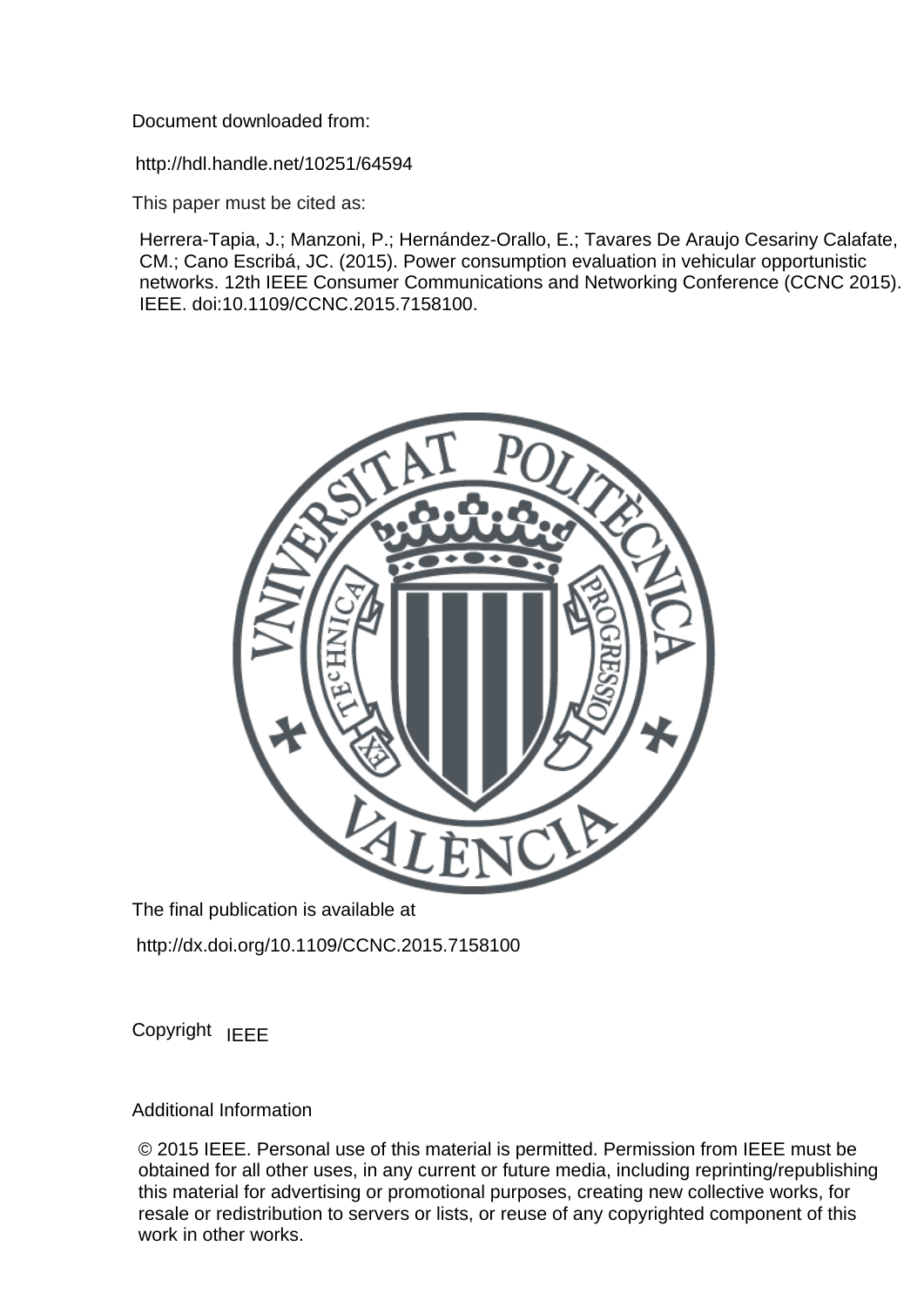# Power Consumption Evaluation in Vehicular Opportunistic Networks

Jorge Herrera-Tapia, Pietro Manzoni, Enrique Hernández-Orallo, Carlos T. Calafate, Juan-Carlos Cano Department of Computing Engineering Universitat Politècnica de València, Valencia, Spain. Email: jorherta@doctor.upv.es, {pmanzoni, ehernandez, calafate, jucano}@disca.upv.es

*Abstract*—The duration of batteries is a key factor that must be considered in the design and deployment of applications and services on mobile devices. The users of this technology are not aware of the energetic impact of the applications executing in their devices, especially if these applications present an adaptive behavior.

The goal of this paper is to study the power consumption associated to an opportunistic communication application. This will be achieved by analyzing the different operation stages of an application running on mobile and vehicular devices, using basic statistical analysis calculations on data collected by a logging application. Furthermore, this will allow analysing the impact of this kind of applications regarding battery performance, providing useful information to users and developers.

The experiments were executed in an opportunistic network environment, using a floating content approach as a mechanism for information distribution in a geographically delimited zone.

# I. INTRODUCTION

Opportunistic Wireless networks [1], [2] allow the establishment of communication between mobile devices in environments where no wireless infrastructure is available. Sending and receiving information only depends on mobility, and the opportunity of contacting other devices, as long as they are willing to collaborate.

Opportunistic networks, due to their particular behavior are being subject to many investigations. In [3] and [4] the authors analyzed the performance of these networks from a temporal and spatial perspective by focusing on the inter-contact times between mobile devices.

One of the main problems of mobile devices is the power consumption in the data transmission process, from device mobile discovery to data delivery. In [5] the authors present a quantitative research to save energy through delayed transmission using Wi-Fi and 3G technology. They suggest the activation and de-activation of networking interfaces in mobile devices according to specific places. They demonstrate that by delaying the transmission 100 *seconds*, the achievable throughput and energy gain is less than 3%, whereas with 1 *hour* or longer deadlines, traffic and energy saving gains increase by 29% and 20%, respectively. Furthermore, they propose a simulator based on a distribution model and a theoretical framework that enables analytical studies of the average performance of offloading.

The authors of [6], [7] present practical and in-depth studies to identify and understand the common factors related to power consumption. They describe the impact of the hardware components utilization on different types of applications, highlighting what, where and how is battery energy being spent. This must be considered when developing applications, especially when applications are running and searching for a particular service offered by another application.

The authors of [8] suggest that applications must be designed in a modular structure to optimize energy resources, and so the required modules would be loaded on demand. Instead, the authors of [9] propose changes at routing protocol levels according to the priority of forwarding nodes, but they discard messages that were sent on minor power nodes. This approach involves extra mechanisms to control reception and transmission. There are other proposals such as [10] that are based on simulations and real traces. In a similar way, they propose communication protocol changes, arguing their effectiveness and low energy properties.

The studies mentioned above provided an overview of recent research related to power consumption on opportunistic networking, and the trend towards the development of models and applications able to exploit the particularities of these wireless networks.

In order to make a realistic analysis, we proceeded to study the different operating stages of an opportunistic network application on a mobile device. This allowed us to obtain an approximation of energy consumption based on the difference of the electrical values of these periods.

The data for the analysis were obtained from a scenario of opportunistic networks using Liberouter under the Floating Content paradigm and as a client device we used an Android smartphone. Liberouter [11] is a result of the research project SCAMPI [12] founded by the European Union. The SCAMPI platform is based on activities of the Delay-Tolerant Networking Research Group (DTNRG) of the Internet Research Task Force (IRTF).

This paper is organized as follows: a brief characterization of opportunistic networking is provided in Section 2. A description of the experiments and the evaluation procedure are presented in Sections 3 and 4, respectively. Finally, in Section 5 we present the conclusions and refer to future work.

# II. OPPORTUNISTIC NETWORKING OVERVIEW

Opportunistic communication is characterized by the intermittent and short duration of contacts between pairs of mobile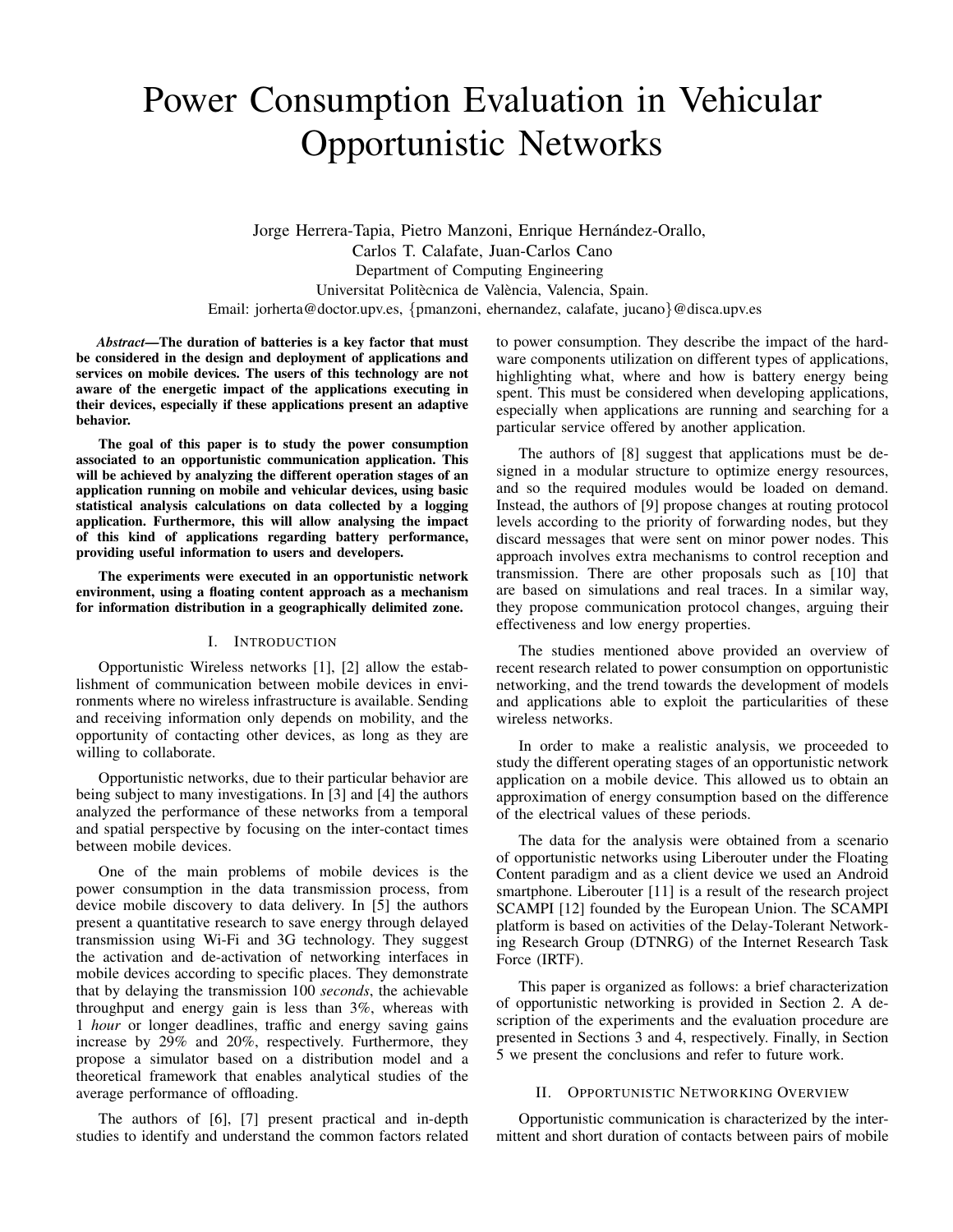

Fig. 1: Floating Content scenario.

devices. This model is considered for environments where no topology or wireless infrastructure is available for data transmission. Furthermore, it is a challenge for researchers designing and implementing protocols and applications for these environments.

Some authors [13] refer to opportunistic networks as a subclass of DTN [14] (Delay Tolerant Networks). This model is being promoted by the Internet Research Task Force group. We can find its specifications in *http://www.dtnrg.org*. With opportunistic networking the concept of routing protocols able to store and carry the information between mobile devices also emerged. The behavior of these networks is epidemic, and the authors of [15], [16] evaluate the performance of information dissemination.

Based on this data transmission pattern between mobile devices, authors like [17], [18] analyze the impact of human mobility on opportunistic encounters. In this context, we found definitions of Social Distance [19], [20] that assess the human mobility of employees in a work environment according their interests. These results allowed improving the routing models and proposing new solutions.

An interesting model for opportunistic communications is Floating Content [21]. In this model, sharing and distribution of information is performed in a limited geographically area called *anchor zone*. An *anchor zone* is a geographical location where mobile devices (such as vehicles) can swap contents in a floating approach, as shown in Figure 1. Floating content performance is based on three parameters of the *anchor zone (P,r,a)* [22] where *P* is defined as the central point of the *anchor zone* (this zone is where message exchanging should reach the maximum level). The values of *P* could be set using GPS or another localization system that is currently available in most smartphones.

The central circle with radius *(r)* represents the *anchor zone*, where some mobile devices can post content, while other can accept and store data copies according their interests,

and replicate information if is necessary. This occurs while mobile users are inside this *zone*. The floating content is also parameterized with a certain lifetime to limit its availability within user devices.

When users are leaving the *anchor zone* and entering into the *buffer zone* defined by radius *(a)*, the message replication probability decreases since, as mobile devices move away from *P*, the chances that data is erased increases.

Figure 1 also shows a realistic location of a city, where red vehicles represent mobile users with information items (yellow box) to be shared within an *anchor zone*. Red vehicles could be users interested in getting and storing data items and likely replicate copies, and green vehicles are normal users not interested in information.

# III. DESCRIPTION OF EXPERIMENTS

This section describes the experimental infrastructure and the procedure used to perform power consumption measurements. First, we present the hardware and networking scheme based on Wi-Fi technology. Second, the measurement methodology is explained. It is organized in phases depending on the sequential activation of opportunistic application functionalities, since every stage has a different power consumption.

The data were captured using a Java-logging application, which was developed specifically to this purpose. Data processing was carried out of the mobile device to avoid increasing the extra power consumption.

# *A. Testbed*

Figure 2 shows the hardware and software elements used in the experiment to collect data, organized in two groups:

1) Liberouter [23] is a framework designed to provide opportunistic communications networking. Its operation is based on the Floating Content approach [24]. This networking system consists of a SCAMPI routing platform running a Linux on Raspberry Pi [25] hardware with an USB Wi-Fi dongle (802.11b/g/n



Fig. 2: Devices and tools.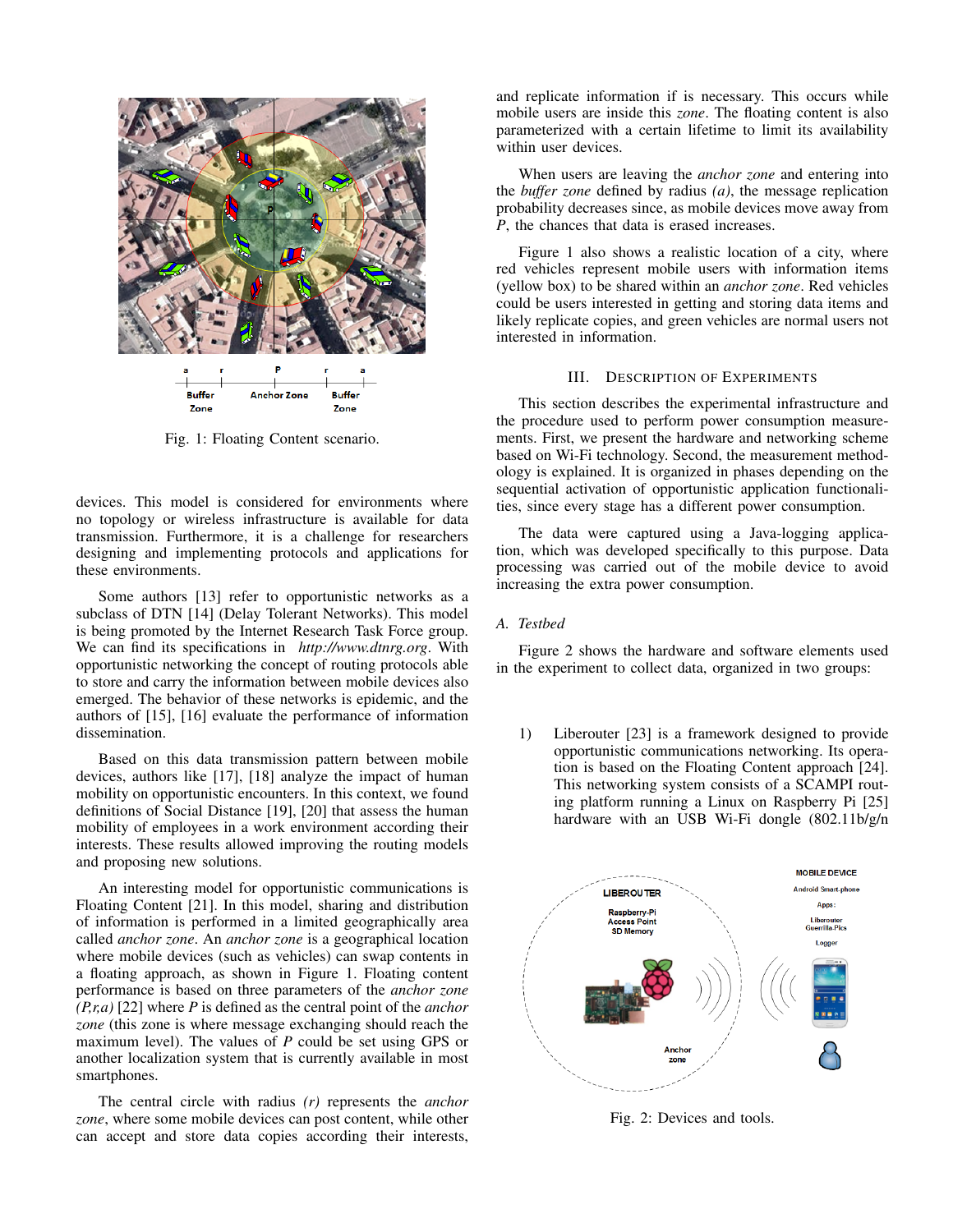

Fig. 3: Current consumption over time for different operational states.

standard). The deployment of Liberouter is easy and fast; the users just have to install the image in the Raspberry Pi SD card. After turning it On, an open wireless network called *LIBEROUTER* appears, allowing mobile devices to connect to this access point. Raspberry Pi is a cheap device that allows connecting a wide variety of hardware in its different ports. These features are the main reason to use this type of communication system in our testbed environment.

2) A mobile device composed of a Samsung Smartphone Galaxy SIII NEO running the Android 4.3 operating system. The installed applications are the following: SCAMPI router application (LibeRouter), Guerrilla-Pics photo sharing app and Guerrilla Tags messaging app. Furthermore, there is a logging application developed just to collect power consumption data every 0.1 seconds and transmit that information. Table I shows the structure of these records. The mathematical calculations and conversions were done externally.

#### *B. Measurement Methodology*

In order to measure the power consumption of Liberouter client apps, the smartphone just powered the Wi-Fi interface, while the GPS and other Cellular interfaces were powered Off. The logging application acquires data directly from virtual file "/sys/class/power\_supply/battery". In this folder we can find text files with updated values of voltage, current and battery state, among others.

We addressed the measurements in three sequential operation stages in the mobile device: a) Base, b) Running and c)

TABLE I: Logs Structure

| No.      | <b>Time Stamp</b> | Voltage (V) | Current (mA) | Bytes Tx | <b>Bytes Rx</b> |
|----------|-------------------|-------------|--------------|----------|-----------------|
|          | 19:14:29          | 4.25        | 258.74       | 38       | 48              |
|          | 19:14:30          | 4.15        | 298.74       | 150      | 345             |
|          | 19:14:30          | 4.26        | 198.44       | 173      |                 |
| $\cdots$ | $\cdots$          | $\cdots$    | $\cdots$     | $\cdots$ | $\cdots$        |

Linked. The data capture lasted 1 *hour* in each phase, with a sampling frequency of 0.1 *seconds*, thereby generating 36,000 records every time. Below we describe the different phases analysed:

- 1) In the Base stage, we consider the regular functionality of the smartphone, without any app providing opportunistic networking. Thus, the mobile device has only the basic programs installed.
- 2) The Running stage takes place when the LibeRouter app is running in background without connection to any opportunistic wireless network.
- 3) The Linked phase takes place when the mobile device is within an *anchor zone* connected to the Liberouter Access Point, and their protocols are interchanging information every 10 *seconds*, related to the listening process.

Figure 3 shows a graphical comparison of the stages: Base, Running and Linked. We can see the density of the energy consumption according to the mobile device operation. Numerical values are shown in Table II.

Table II shows the average of DC current level on every stage. We used these values to get the DC current of the LibeRouter app computing the difference between the mean values for the Running and Base phases.

$$
C_{Liberouter} = C_{SRanning} - C_{SBase}
$$
  
171.18mA-168.02mA  
3.16mA

$$
C_{Linked} = C_{SLinked} - C_{SRanning}
$$
\n
$$
177.34mA - 171.18mA
$$
\n
$$
6.16mA
$$
\n(2)

According to these results, we can summarize this first section with the following premises:

• The current consumption of LibeRouter is 3.16*mA*, without establishing any type of contact, as shown in Eq. 1.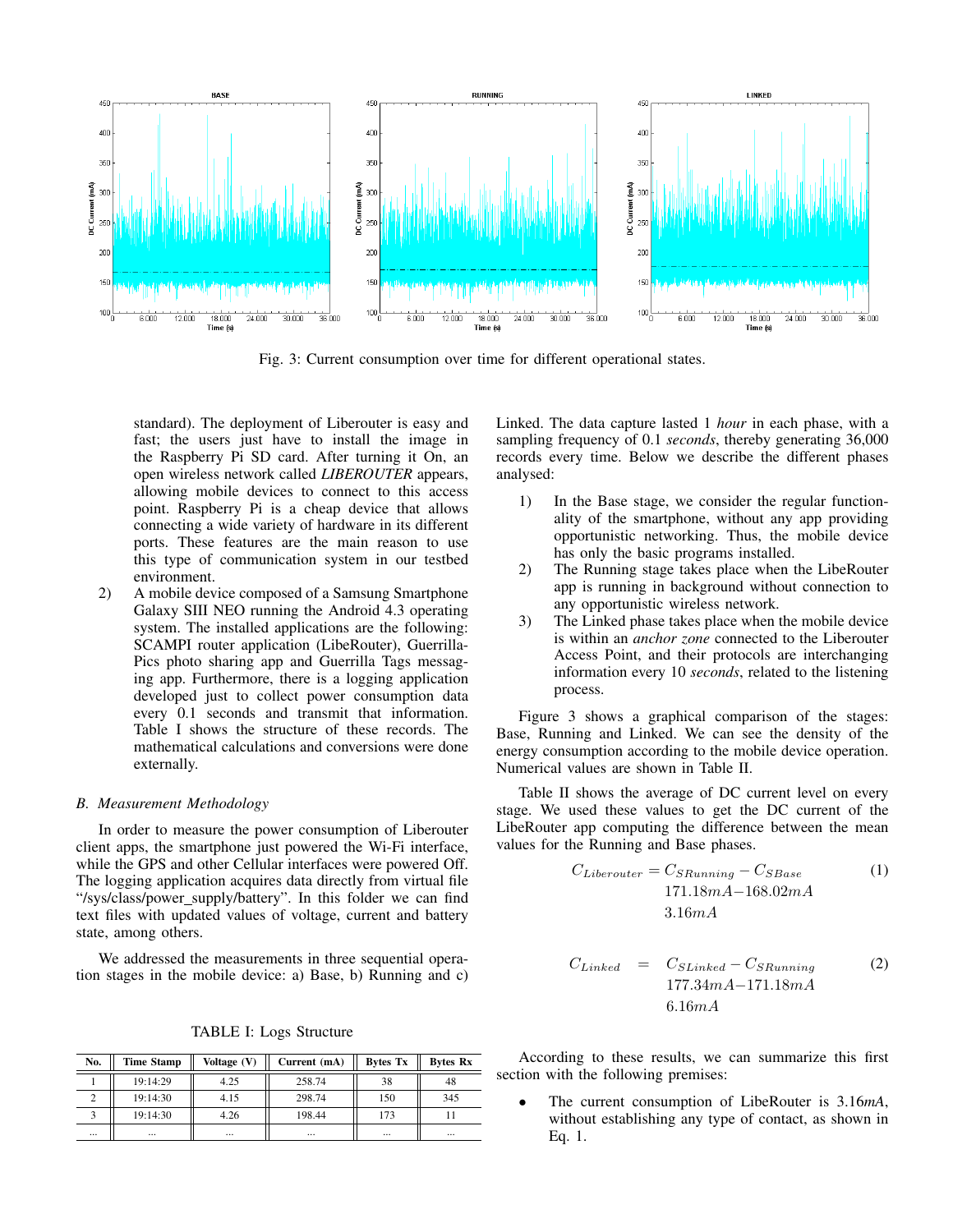TABLE II: Power Consumption

| No. | <b>Stages</b> | Current (mA) | Power (mW) |
|-----|---------------|--------------|------------|
|     | $S_{Base}$    | 168.02       | 638.48     |
|     | $S_{Running}$ | 171.18       | 650.47     |
|     | $S_{Linked}$  | 177.34       | 673.88     |

When a mobile device is running the LibeRouter app, and it enters into *anchor zone*, the consumption increases by 6.16*mA* (see Eq. 2) due to information exchanging of communication protocols, (in this case TCP). Then, the total consumption is *9.32mA* when LibeRouter is running into the *anchor zone*.

#### IV. EVALUATION

Now, we conduct an evaluation based on the previous results, in order to calculate the power consumption between the different stages of opportunistic networking, and the influence on the mobile device battery.

# *A. Power consumption during transmission*

In order to calculate the power, we multiplied each record of the collected data by the nominal battery voltage of 3.8 *volts*, and obtained the average value. We can see in Figure 4 the influence of the consumed current by the application. Numerical values are shown in Table II.

According to these results, the power difference is proportionally the same as for the DC current on every stage: the power consumption of Liberouter app client is  $P_{Running}$  = 12mW, and when the mobile device is in the *anchor zone* it grows to  $P_{Linked} = 23.41 \text{mW}$ . We can note that the increase is about 200%, since the listening process requires more electrical resources. This factor is important to remember during the design of services for mobile phones.

While a mobile device is in the *anchor zone* (Linked), it receives an average of 396 *Bytes* and sends 290 *Bytes* every 1 *second* (this data just belongs to protocol control information). The volume of this information depends on the frequency of emitted beacons.

Once we estimated the power of the LibeRouter application in a mobile device, we addressed the same evaluations to know the power consumption when data is transmitted; then we executed the Guerrilla-Pics (Liberouter app), to send one image file of 96*kBytes*, and we got the following values:

- The current consumption is  $C_{file} = 40.25mA$
- The power consumption is 152.95*mW*.
- The average time to send 96*kBytes* is 58*ms*.

According to these values, the energy consumption to send 96*kBytes* is 9 *mJules*.

# *B. Impact on the battery performance*

Finally, we addressed an approximation of the impact of power consumption over time. Then, taking into account the consumption for every phase and the number of transmitted



Fig. 4: Power consumption by stages.

files, the impact on the battery time is calculated using the following expression:

$$
t_i = \frac{Q}{C_{App} + C_{Linked} \cdot t_a + k \cdot C_{file} \cdot t_f}
$$
 (3)

where *Q* is the battery capacity (in this specific case 2100*mAh*);  $C_{App} = C_{SBase} + C_{Liberouter}$ ,  $C_{Linked}$  is the power consumption,  $t_a$  is the time spent by the mobile device within an *anchor zone*,  $k$  is the number of sent files, and  $t_f$  is the time required to send a file. We analyzed two scenarios to explain the impact of the power consumption in the different phases.

In the first scenario, the time is calculated with a fixed value  $t_a = 1$  *hour* and varying *k* from 5,000 to 50,000. These transmission rates can reflect, for example, a periodic information update or video transmission. Figure 5 shows the results for this scenario, being the blue solid line the relationship between the  $C_{App}$  consumption and battery capacity. This is the reference value to compare the impact of our target application over time.

The blue dashed line represents the behavior when the mobile device enters in an *anchor zone* without any data transmission, and the red lines represent the case when mobile users are transmitting. As we can, see the impact of the transmission is lower when the mobile device is linked to an *anchor zone*. The battery duration is no less than 10 *hours*.

In the second scenario, the time is calculated by changing the spent time *t*<sup>a</sup> by a mobile device within the *anchor zone* from 1 *hour* to 8 *hours*, and *k* is fixed to 5,000 *files*. Figure 6 shows the result of this approximation. The blue solid lines have the same meaning of the previous figure, but the red lines represent the spent time by a mobile device in the anchor zone. The effect of the file transmission is not significant with respect to the contact and permanence of a mobile user in the *anchor zone*. In this case, the battery time decreases to near to 9 *hours*.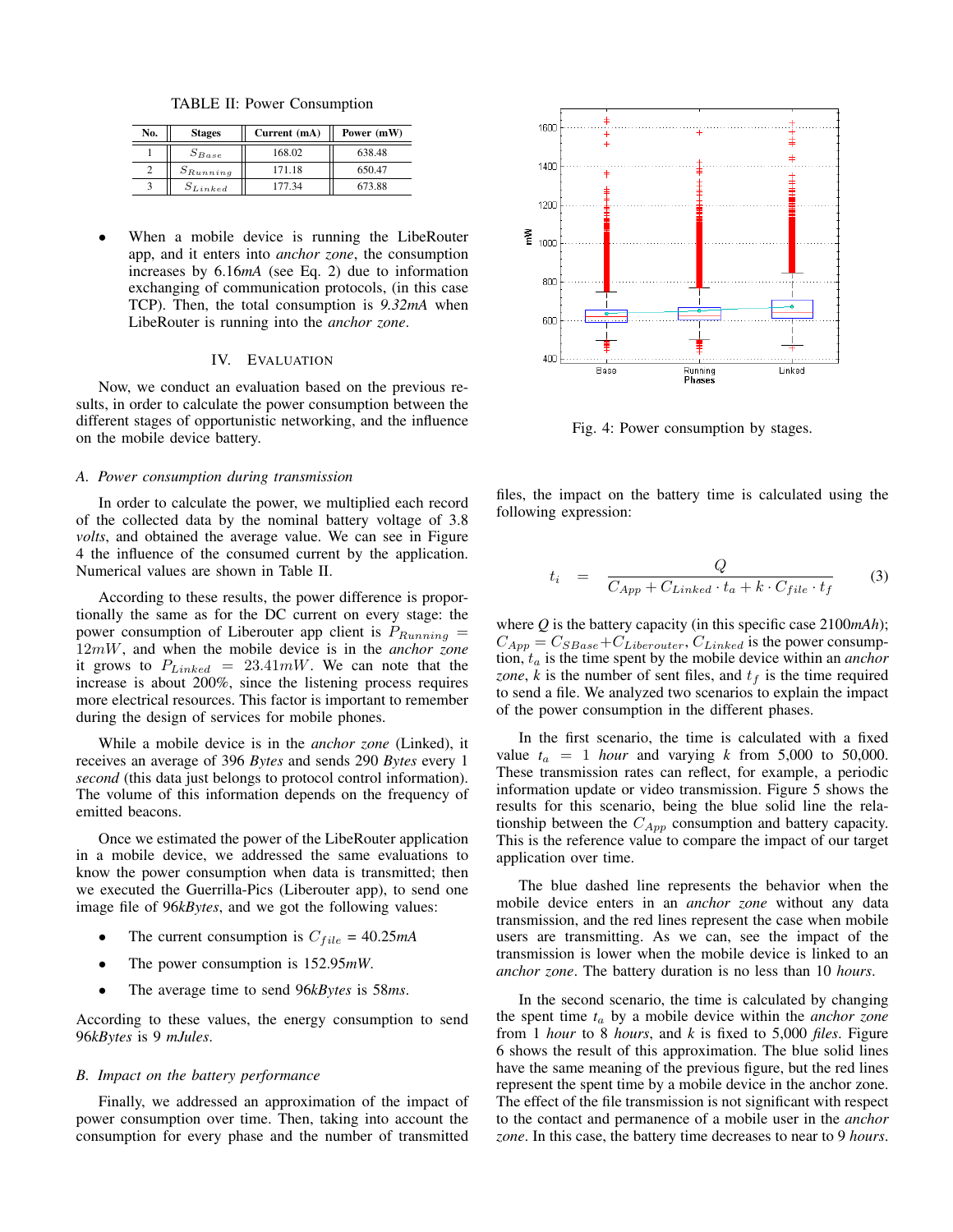

Fig. 5: Impact of data transmission.

Summarizing, we can see that the impact of opportunistic networking applications when the mobile device sends information, is lower than merely remaining within an *anchor zone*. The Linked phase has the greatest power consumption, when the devices exchange information. Finally, the transmission data phase consumes less power because this action is intermittent, taking place only when there is an opportunity to establish a connection with another wireless device.

#### V. CONCLUSIONS AND FUTURE WORK

The main objective of this paper was to perform power consumption measurements to study the impact of an application offering opportunistic networking. Based on the results, our evaluation showed that the power consumption in



Fig. 6: Impact of the total Linked Time.

an opportunistic network is moderately low, making feasible and recommendable the deployment of applications of this communications environment. Furthermore, we conclude that, in opportunistic networking, the impact on mobile device batteries is greater since the application must be running permanently. An approach to reduce the battery consumption is to have the app running only when it is in an *anchor zone*.

Also, we can state that, when a mobile device stays in the *anchor zone*, the power consumption is greater than when it is sending information. This is a consequence of the periodical swapping of protocol control information, a procedure required to receive and retransmit the packets in an *anchor zone*. Under these circumstances the correct and adequate tuning of this process is crucial to minimize the power consumption.

On the long term, our interest in this analysis is to increase the battery life by optimizing applications without losing their functionalities. Future works are focused on the following aspects: a) exploiting sensor information in the design and implementation of energy-efficient applications, and b) encouraging the collaboration between mobile devices by using of mobile apps designed with energy efficiency constraints.

#### ACKNOWLEDGMENT

This work was partially supported by the Ministerio de Ciencia e Innovación, Spain, under Grant TIN2011-27543-C03-01 and by the Secretaría Nacional de Educación Superior, Ciencia, Tecnología e Innovación del Ecuador  $(SENESCYT)$ .

#### **REFERENCES**

- [1] S. Ferretti, "Shaping opportunistic networks," *Computer Communications*, vol. 36, pp. 481–503, 2013.
- [2] C.-M. Huang, K.-c. Lan, and C.-Z. Tsai, "A Survey of Opportunistic Networks," *22nd International Conference on Advanced Information Networking and Applications*, pp. 1672–1677, 2008.
- [3] E. Hernández-Orallo, J.-C. Cano, C. T. Calafate, and P. Manzoni, "A representative and accurate characterization of inter-contact times in mobile opportunistic networks," *Proceedings of the 16th ACM international conference on Modeling, analysis & simulation of wireless and mobile systems - MSWiM '13*, pp. 309–316, 2013.
- [4] C. D. Anna-kaisa Pietiläinen, "Experimenting with Opportunistic Networking," *Proceedings of International Workshop on Mobility in the Evolving Internet Architecture (MobiArch'09)*, 2009.
- [5] Y. Y. I. R. S. C. Kyunghan Lee, Joohyun Lee, "Mobile Data Offloading : How Much Can WiFi Deliver ?," *IEEE/ACM Transactions on Networking*.
- [6] M. Z. Abhinav Pathak, Y Charlie Hu, "Fine Grained Energy Accounting on Smartphones with Eprof," *Proceedings of the ACM SIGOPS EuroSys 2012 Conference (2012)*, pp. 29–42, 2012.
- [7] Q. Technologies Incorporated, "WHEN MOBILE APPS USE TOO MUCH POWER A Developer Guide for Android App Performances," *Technologies Incorporated, Qualcomm*, 2013.
- [8] M. Avvenuti, P. Corsini, P. Masci, and A. Vecchio, "Opportunistic computing for wireless sensor networks ," *Mobile Adhoc and Sensor Systems. MASS 2007. IEEE Internatonal Conference on*, pp. 1–6, 2007.
- [9] X. Mao, S. Tang, X. Xu, X.-Y. Li, and H. Ma, "Energy Efficient Opportunistic Routing in Wireless Sensor Networks," *Parallel and Distributed Systems, IEEE Transactions on*, pp. 1934–1942, 2011.
- [10] V. Kanakaris, D. Ndzi, and D. Azzi, "Ad-hoc Networks Energy Consumption : A review of the Ad-Hoc Routing Protocols," vol. 3, pp. 162-167, 2010.
- [11] T. Karkkainen and J. Ott, "Liberouter: Towards autonomous neighborhood networking," *2014 11th Annual Conference on Wireless Ondemand Network Systems and Services (WONS)*, pp. 162–169, 2014.